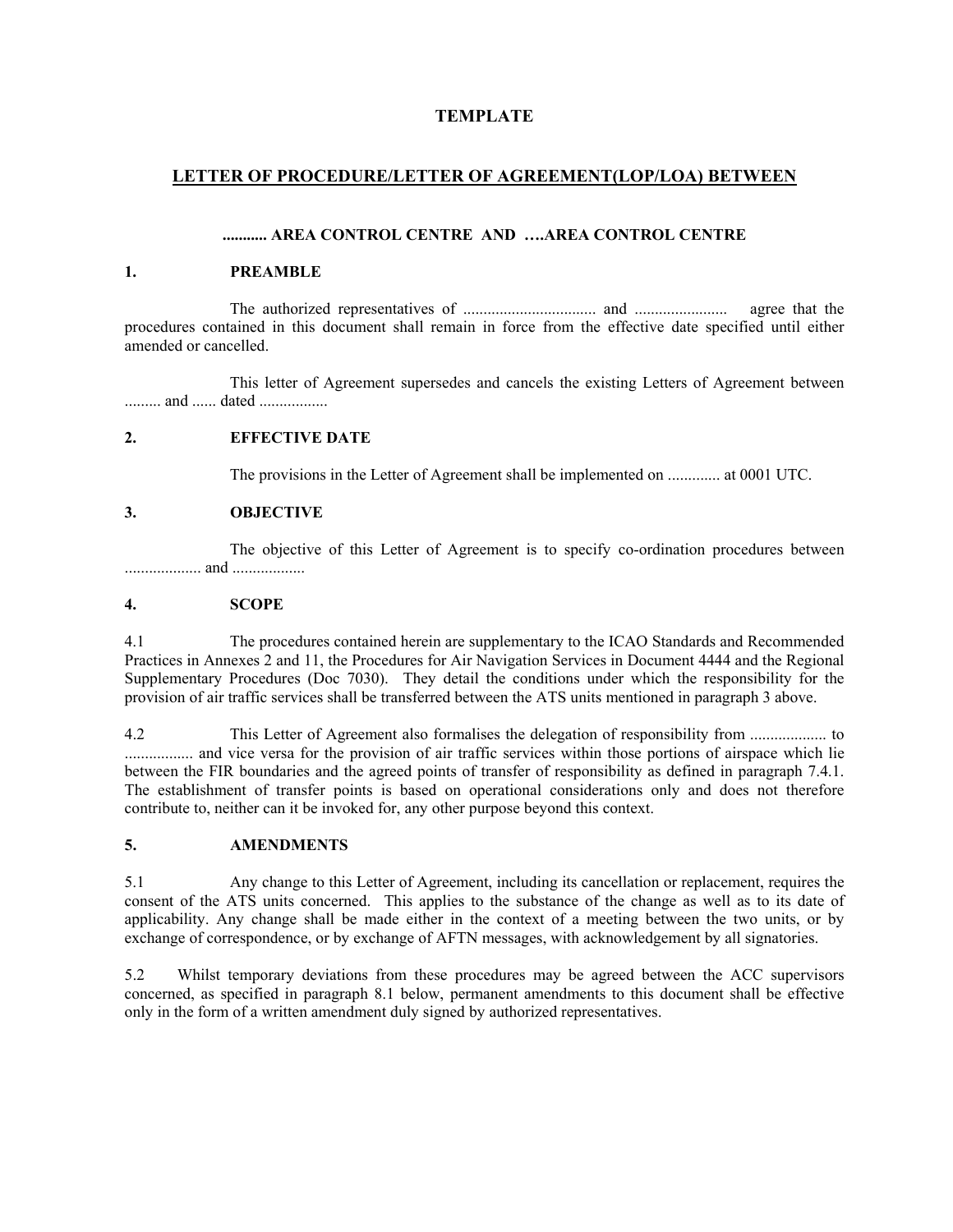#### 6 **AFI RVSM AIRSPACE**

6.1 The AFI Region airspace between FL 290 and FL 410 inclusive, encompassing all FIRs in the AFI Region is the designated AFI RVSM airspace.

6.2 There is no transition airspace in the AFI RVSM airspace.

## **6.3 PROCEDURES FOR THE AFI RVSM AIRSPACE**

**6.3.1 The applicable RVSM procedures in the AFI RVSM airspace are contained in the Regional Supplementary Procedures – Doc. 7030/4 – African Indian Ocean Region. The detailed procedures are contained in the ATC Operations Manual for RVSM in AFI Region.** 

**6.3.2 RVSM compliant aircraft and non-RVSM compliant aircraft entering RVSM airspace from a non-RVSM airspace shall be established at a flight level in accordance with the ICAO Table of Cruising Levels, as published in ICAO, Annex 2, Appendix 3, (a).** 

6.3.3 **The following table contains RVSM FL applicable in the AFI RVSM airspace.**

| Cruising levels as per direction of flight – FL280 to FL430 |                                            |                                         |               |  |
|-------------------------------------------------------------|--------------------------------------------|-----------------------------------------|---------------|--|
|                                                             | Route from 180 degrees to 359 degrees*     | Route from 000 degrees to 179 degrees * |               |  |
| FL 430 (non RVSM level above RVSM airspace)<br>$\leftarrow$ |                                            |                                         |               |  |
|                                                             |                                            |                                         |               |  |
|                                                             |                                            | <b>FL410</b>                            |               |  |
| $\leftarrow$                                                | <b>FL400</b>                               |                                         |               |  |
|                                                             |                                            | <b>FL390</b>                            | $\rightarrow$ |  |
| $\leftarrow$                                                | <b>FL380</b>                               |                                         |               |  |
|                                                             |                                            | <b>FL370</b>                            | $\rightarrow$ |  |
| $\leftarrow$                                                | <b>FL360</b>                               |                                         |               |  |
|                                                             |                                            | <b>FL350</b>                            | $\rightarrow$ |  |
| $\leftarrow$                                                | <b>FL340</b>                               |                                         |               |  |
|                                                             |                                            | <b>FL330</b>                            | $\rightarrow$ |  |
| $\leftarrow$                                                | <b>FL320</b>                               |                                         |               |  |
|                                                             |                                            | <b>FL310</b>                            |               |  |
| $\leftarrow$                                                | <b>FL300</b>                               |                                         |               |  |
|                                                             |                                            | <b>FL290</b>                            | $\rightarrow$ |  |
| $\leftarrow$                                                | FL280 (non RVSM level below RVSM airspace) |                                         |               |  |
|                                                             |                                            |                                         |               |  |

### 6.3.4 **Flight operations within the AFI RVSM airspace.**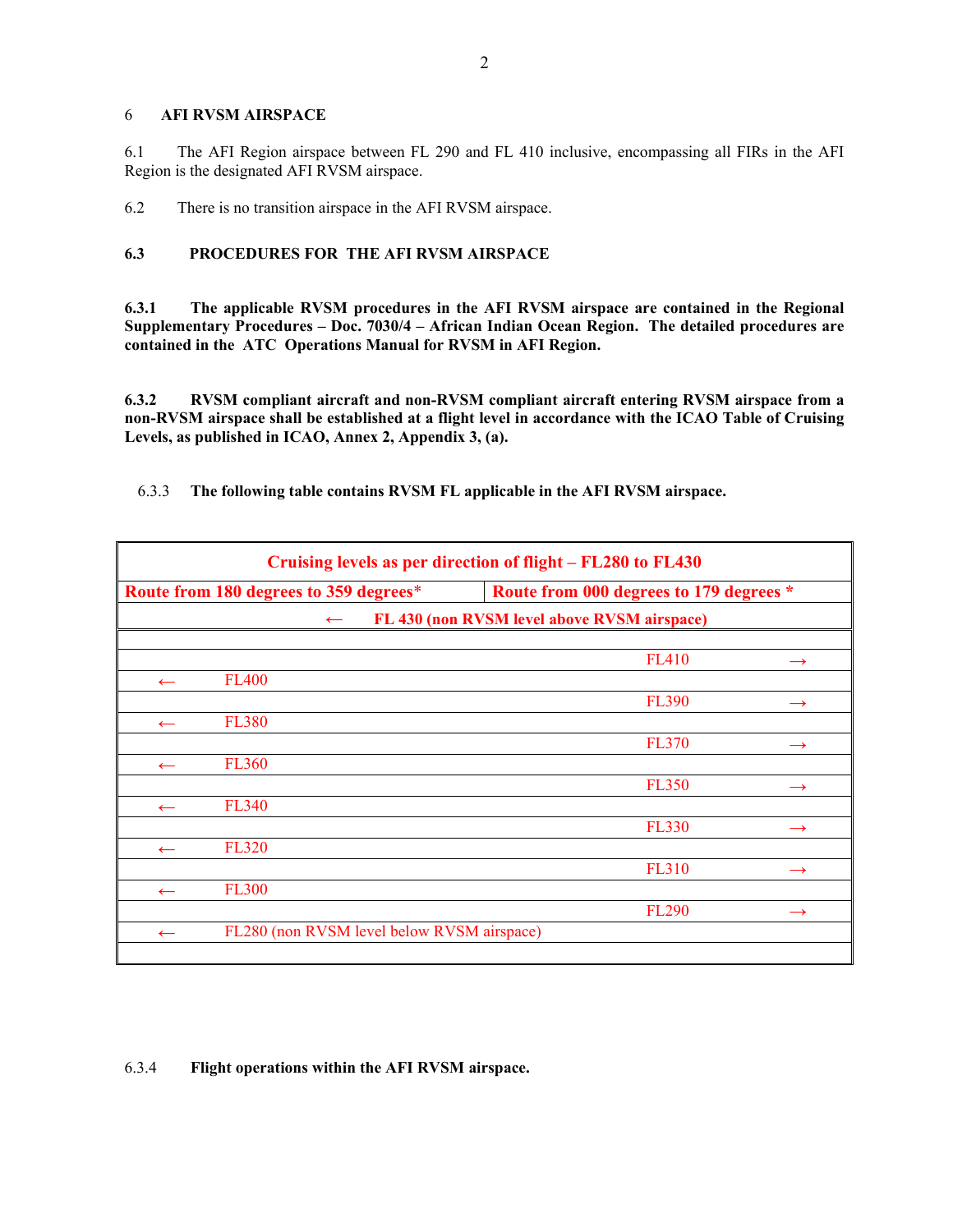**6.3.4.1 Except for State aircraft as defined in Article 2 to the Chicago Convention (Doc. 7300) only RVSM approved aircraft shall be approved to operate within the AFI RVSM airspace.** 

### **6.4 CONTINGENCY PROCEDURES FOR INCREASED SEPARATION**

6.4.1 (*Name*) ACC will consider increasing vertical separation within affected areas of the (*Name*) FIR RVSM airspace when there are pilot reports of greater than moderate turbulence. Within areas where significant turbulence is reported, vertical separation minimum between all aircraft will be increased.

### **7. PROCEDURES**

### **7.1 Movement and control messages**

### **7.1.1 Flight plans**

 Filed Flight Plan (FPL) messages shall be transmitted for flights originating within one FIR and entering the other, not less than ..... minutes before the estimated time of the aircraft over the common FIR boundary.

### **7.1.2 Departures**

 Departure (DEP) messages shall be transmitted for all flights mentioned in 7.1.1 above, as soon as practicable after the aircraft is airborne.

### **7.1.3 Estimates**

 Estimate (EST) messages shall be transmitted for all flights crossing the common FIR boundary, in sufficient time to permit its receipt by the receiving ATS unit at least .... minutes before the estimated time of the aircraft over the transfer points specified in paragraph 7.4.1 below.

### **7.1.4 Revisions**

 Co-ordination (CDN) messages shall be transmitted as soon as practicable whenever the estimated time of the aircraft over the transfer point differs by .... minutes or more from the estimated time originally passed or when a change of cleared level and/or crossing condition is planned.

### **7.1.5 Acceptance**

 Co-ordination messages (EST and CDN) require an operational acceptance, in the form of an acceptance (ACP) message, to be transmitted to the transferring unit.

### **7.2 Message transmission and co-ordination procedures**

7.2.1 FPL Messages shall be transmitted via AFTN. DEP messages shall be transmitted by AFTN or ATS/DS or both as applicable.

7.2.2 Co-ordination messages (EST, CDN and ACP) shall be transmitted using (the ATS direct speech circuits (ATS/DS) as applicable.

7.2.3 In case of non-availability of the ATS direct speech circuit between the ATS units concerned, the transferring ATS unit shall forward the relevant flight data to the receiving ATS unit by means of HF radiotelephone (RTF) and/or AFTN.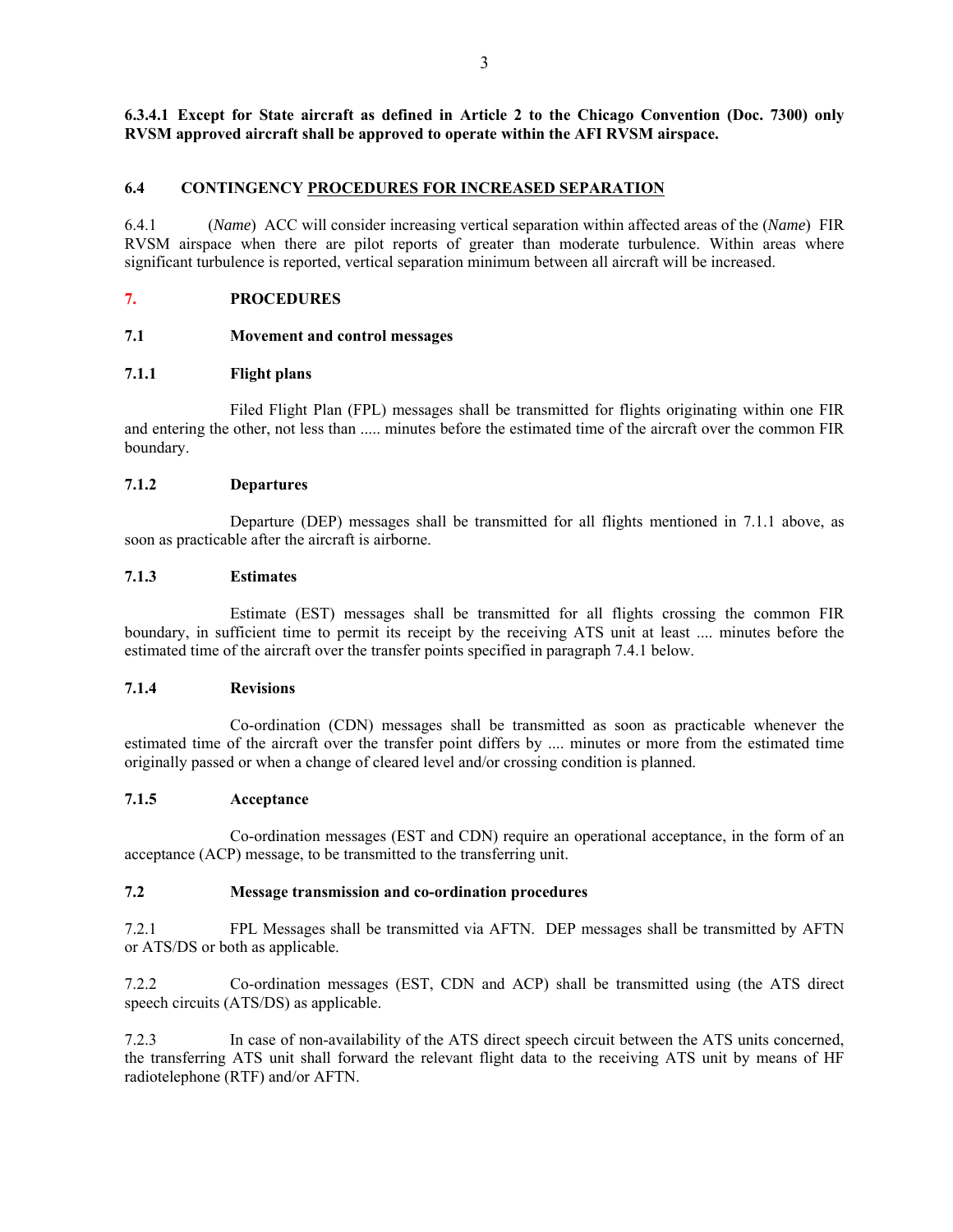7.2.4 When effecting the necessary co-ordination by use of the AFTN or HF RTF the transferring ATS unit shall send the appropriate co-ordination message in sufficient time to permit its receipt by the receiving ATS unit at least ..... minutes prior to the aircraft's estimated time over the transfer point.

7.2.5 After co-ordination of the transfer, the conditions of transfer shall not be changed by the transferring unit, unless prior agreement has been obtained from the accepting unit.

7.2.6 In case of flights departing from aerodromes (......) for which, due to their proximity to the FIR boundary, application of the procedures set out in 7.1.2 above would not be possible after departure, coordination between the transferring ATS unit and the accepting ATS unit shall be effected prior to the issuance of the ATC clearance to the aircraft concerned.

7.2.7 In the event of communications failure between the ATS units concerned, a departing aircraft shall be cleared only to such a level as can be reached before it arrives within 10 minutes flying time from the transfer of control point. If such a level is lower than that specified in the flight plan, the aircraft shall be instructed to request approval for a higher level direct from the accepting unit and then obtain clearance from the transferring unit to climb to the level approved by the accepting unit.

## **7.3 Transfer of communications**

7.3.1 Aircraft shall be instructed to establish communications with the accepting unit **5** minutes before the transfer of control point. Transfer of communications does not constitute transfer of control.

7.3.2 In case of communications failure between the ATS units concerned, the transferring ATS unit will inform the aircraft of the absence of co-ordination between the two ATS units and will instruct the aircraft to establish contact with the accepting ATS unit 10 minutes before the boundary in order to provide it with the necessary flight data.

7.3.3 Whenever the accepting ATS unit is unable to establish contact with an aircraft within .... minutes after its estimated time over the transfer point, it shall inform the transferring ATS unit so that appropriate measures may be taken.

7.3.4 With reference to paragraph 10.4.2.4.4 of Part VIII of the PANS-ATM, the accepting ATS unit need not, as a matter of routine, notify the transferring ATS unit that radiocommunication has been established with an aircraft being transferred.

7.3.5 Whenever an aircraft is unable to establish or maintain radio communication with the ATS unit responsible for the provision of air traffic services in the airspace in which it is operating, other ATS units shall, if possible, assume relay functions between them.

7.3.6 Primary frequency assignment for transfer of communications is as follows:

**ATS route ATS unit call sign Frequency**

7.3.7 Secondary frequency assignment, for use when no contact can be made on the primary frequencies, is as follows:

**ATS route ATS unit call sign Frequency**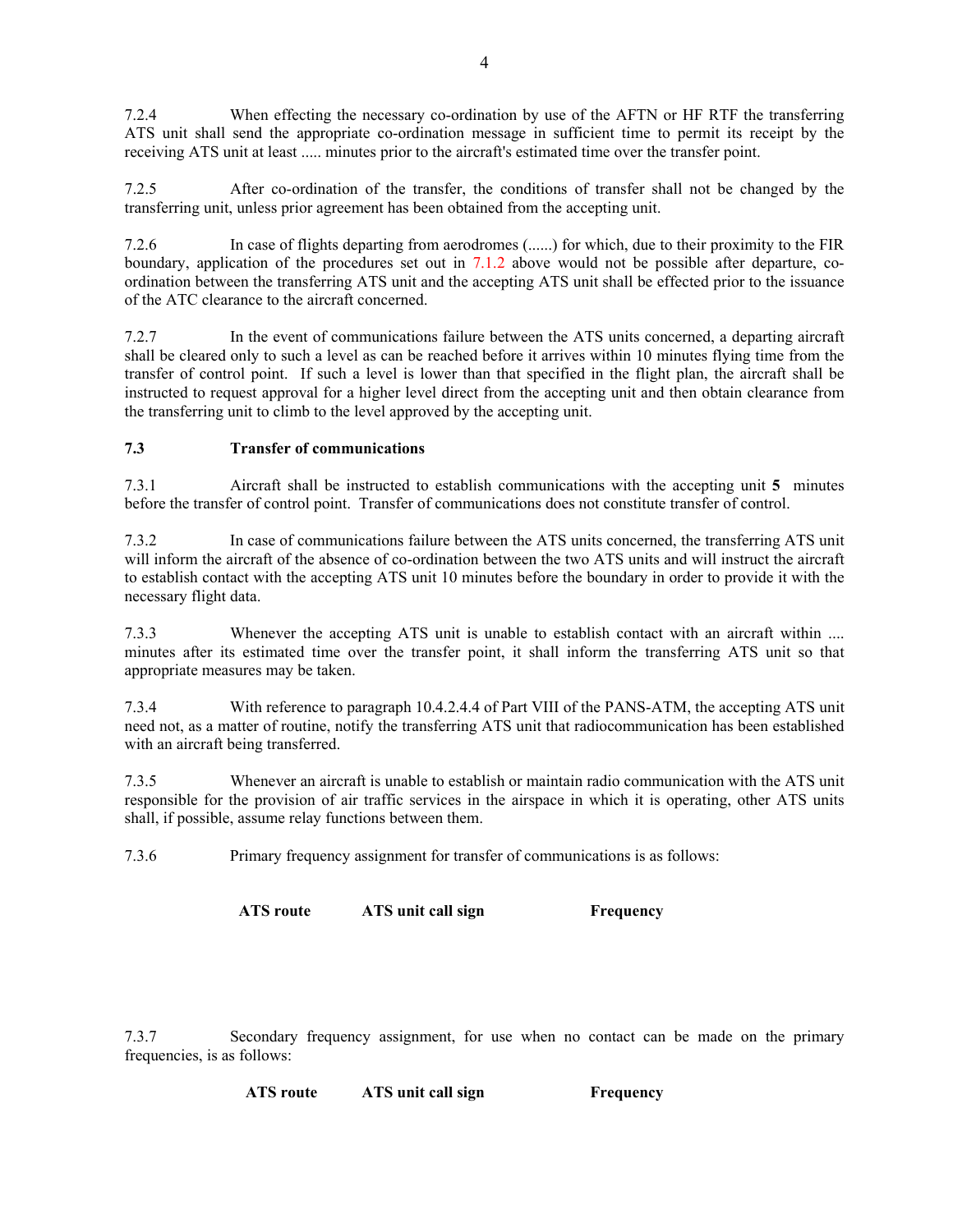## **7.4 Transfer of responsibility**

7.4.1 Responsibility for the provision of air traffic services shall be transferred to the accepting unit at the following significant points:

| ATS route    | <b>Transfer of Control point</b>                                      |
|--------------|-----------------------------------------------------------------------|
| a)           | (e.g. ABAB at $3030S$ 9015E, or bearing a distance<br>from a VOR/DME) |
| $\mathbf{b}$ | (or bearing and distance from a VOR/DME)                              |

7.4.2 If transfer of responsibility is required at points other than those specified in 6.4.1 above, this shall be co-ordinated individually for each flight.

7.4.3 The accepting unit shall assume responsibility of a transferred aircraft as soon as it has reported to that unit passing the appropriate transfer point. There is no requirement for additional transfer or acceptance messages unless requested.

7.4.4 Control of traffic communicating with the accepting unit shall not be assumed prior to the aircraft passing the transfer point, unless specifically agreed by the transferring unit.

## **7.5 Flight levels**

7.5.1 Aircraft outside ATS route shall be assigned flight levels as follows:

**ATS route From To Flight Levels**

### **7.6 Separation**

7.6.1 Aircraft at the same level shall be longitudinally separated by not less than **10** minutes.

7.6.2 When the succeeding aircraft is faster than the preceding aircraft, the transferring unit shall notify the accepting unit and seek its approval of the transfer of control. The accepting unit shall have the right to determine the transfer of control conditions.

## **7.7 Clearance limit**

7.7.1 The clearance limit shall normally be the destination aerodrome. However, if the necessary co-ordination cannot be effected in good time (paragraph 6.4 refers) e.g. due to communications failure between ATS units, the clearance limit shall be the transfer point and the aircraft instructed to request onward clearance from the accepting unit before proceeding beyond that point.

### **7.8 Weather Information**